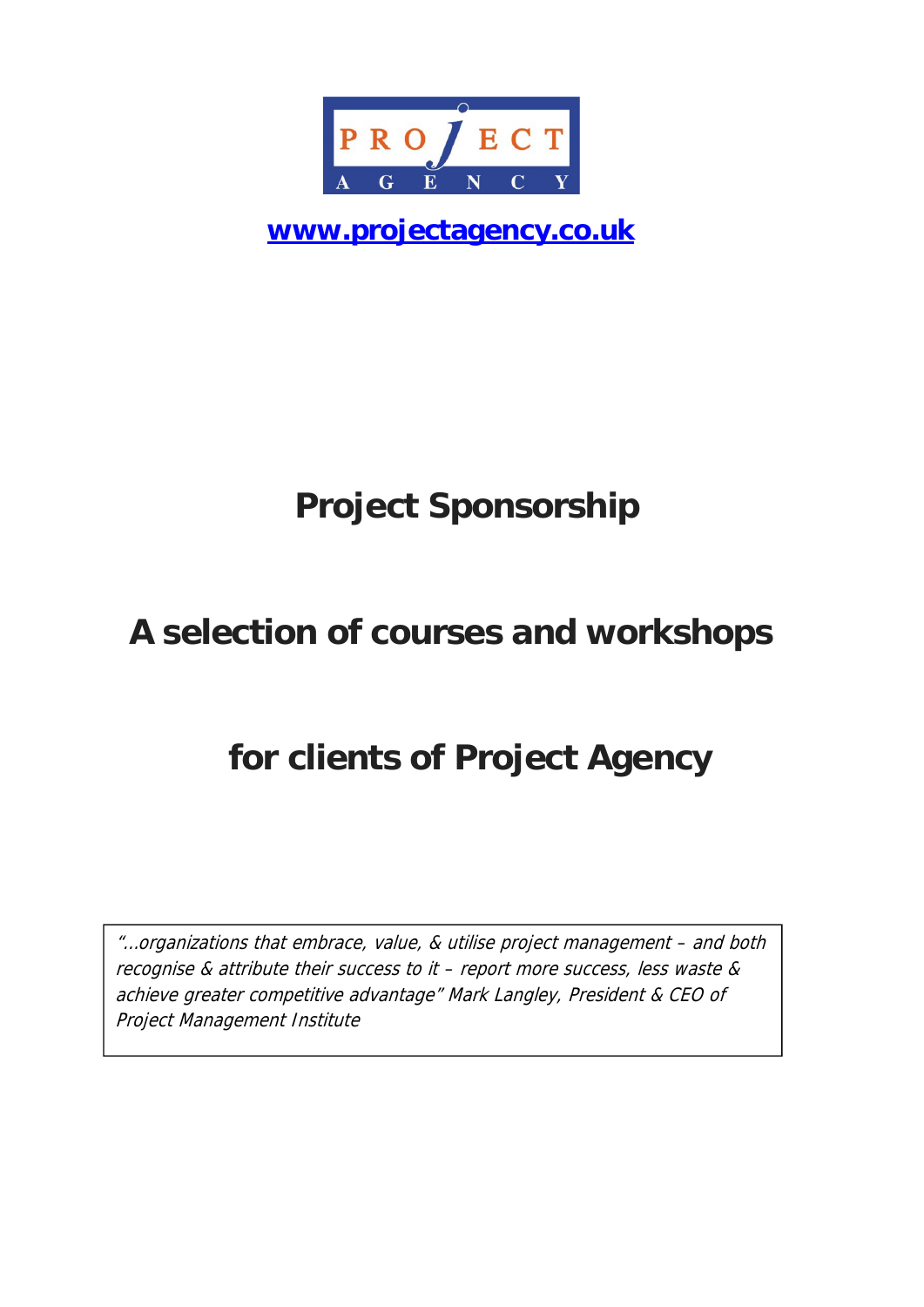## **Introduction**

In its annual 'Pulse of the Profession Report' (PMI 2015 – http://bit.ly/1L6palb) it is suggested that:

"… it's time for organisations to revisit the fundamentals of project management, and essentially, go back to the basics."

Those basics include having actively engaged executive project sponsors. Ron Rosenhead, Director of Project Agency has held a long term interest in project sponsorship which led to the co-authoring of Strategies for Project Sponsorship in 2013.

Project Agency has been promoting project sponsorship training for some years now and we are often asked for examples of the programmes we have delivered. This brief document gives an indication of some of programmes we have run for clients of Project Agency. For confidentiality reasons, some of the names of the actual clients have been removed.

For each example, some design work was needed; this ranged from an informal conversation with an in house contact, through to more formal needs analysis talking to a range of people within the business.

In designing the content for the actual event, we also developed a range of training materials including producing a workbook for all participants. This workbook enabled learning to take place beyond the actual event by acting as a reference tool.

We set the scene as much as possible for each event giving you examples of some programmes run for clients.

**Email: rr@projectagency.com**

**Telephone: +44(0) 208 446 7766** 

**Mobile: +44 (0) 7973 735078** 

Project Agency offers a coaching/follow up service for project sponsors so please contact Ron Rosenhead about this.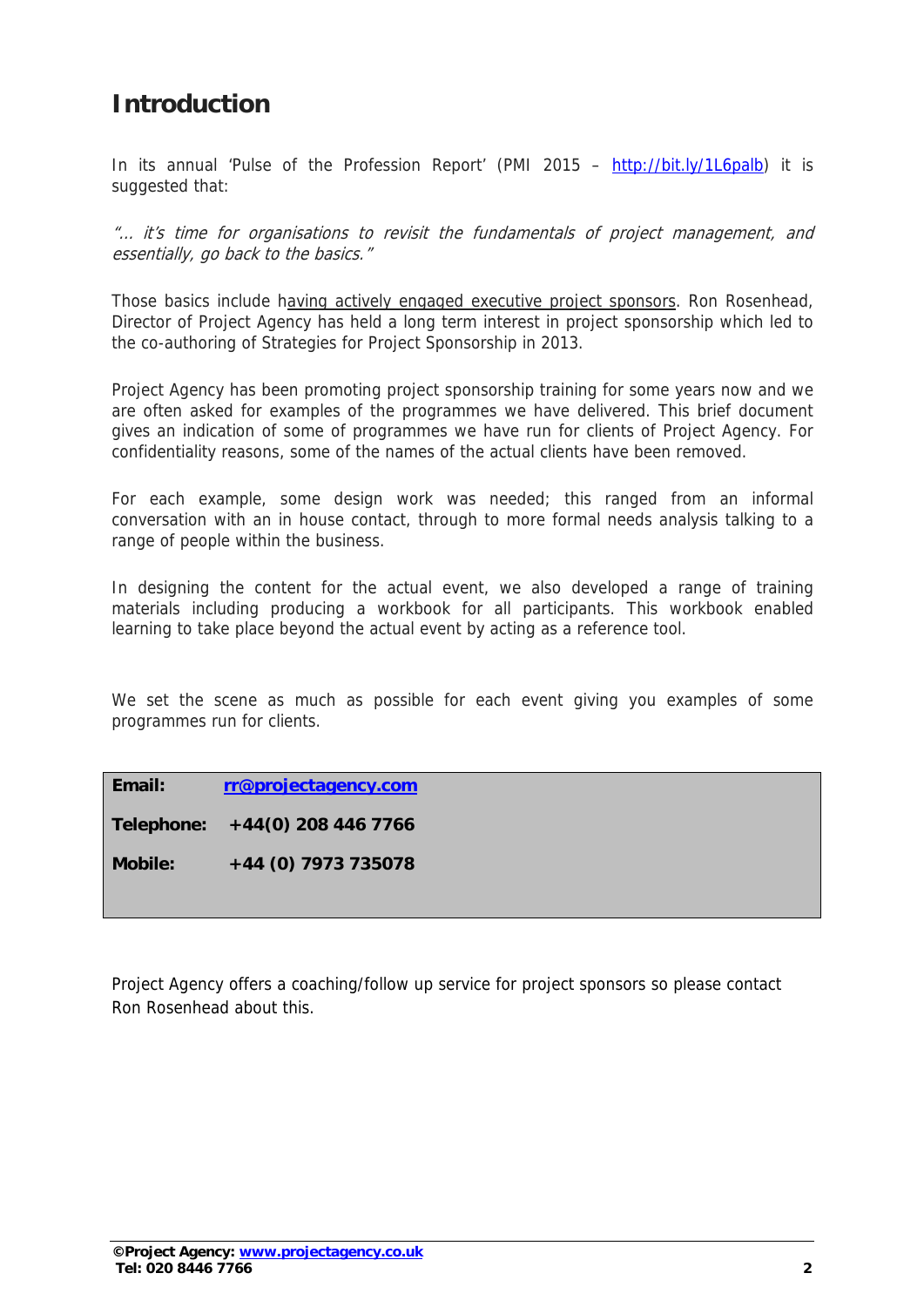#### **Event 1:**

This is a global engineering company where Project Agency had worked to develop the overall project management approach through consultation, testing and producing written documentation, now on the intranet. The next stage of the assignment resulted in us designing and running at a series of training programmes to enhance project management skills over a 2½ year period.

After internal discussions and a paper to the Executive Team, we were asked to design and run 2 half day sponsorship workshops for the main Corporate Board. As pre-reading each person received a copy of Strategies for Project Sponsorship and they were asked to read specific sections within the book http://amzn.to/1bd4gpr

The event was summed up by one Director who at the end of the workshop:

"There are a lot of gaps we clearly need to fill."

Pages 4 - 5 describe the joining instructions that were given to each client person to the start of their workshop.

"An organization's ability to build and sustain its growth capacity depends on a number of critical factors, including having active executive sponsors on projects ….." PMI Pulse of the Profession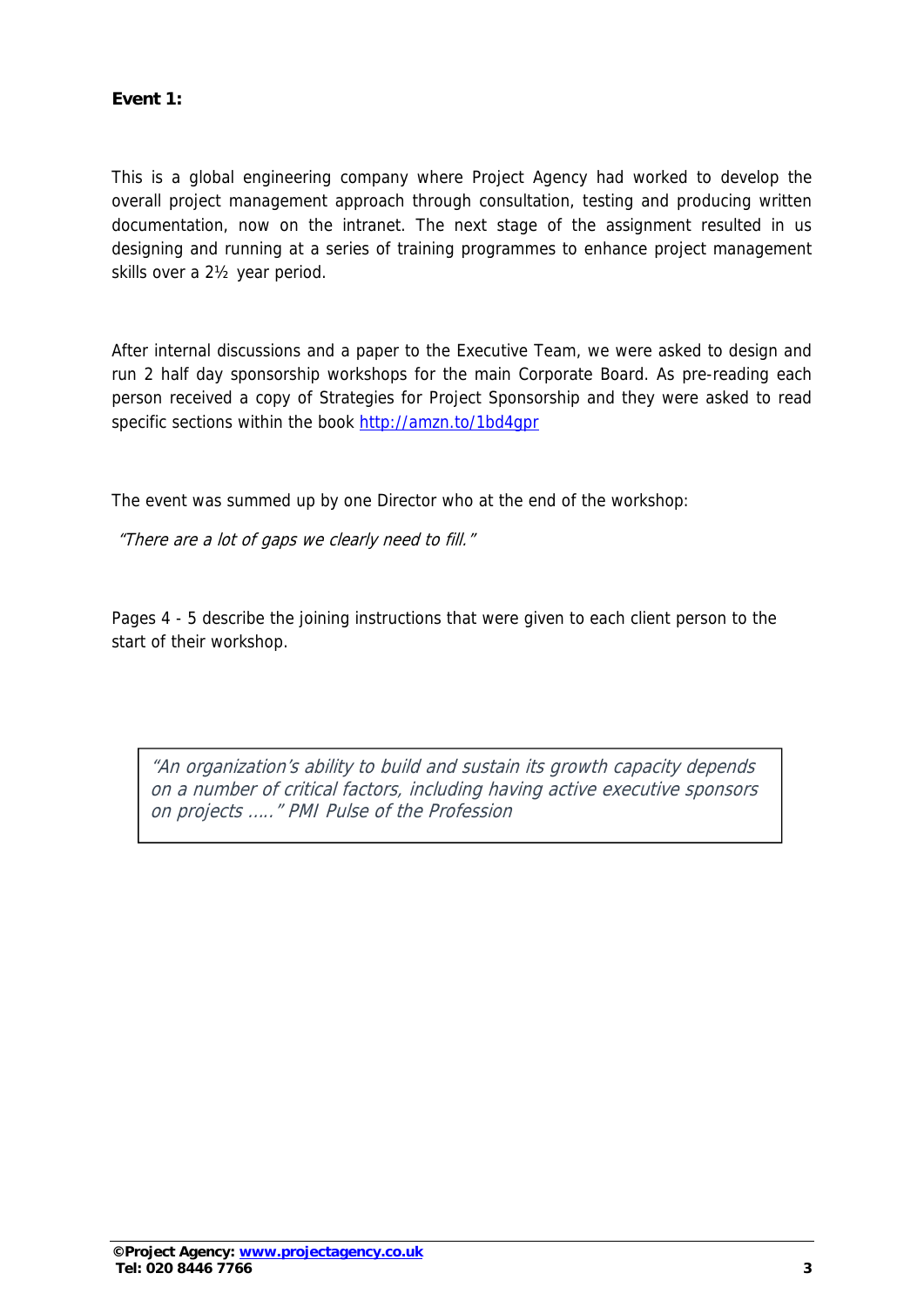## **Improving our performance – Introduction to the workshop**

Due to my current involvement in running project management training in the UK I have been invited to lead and facilitate this important workshop.

For some time now my organisation has run project management training programmes based on your in house project management approach (see i-share for a range of materials on this topic).

A recent paper to the Executive Team was endorsed and resulted in this short workshop. A brief excerpt from the paper presented is shown below:

Those companies which excel at programme and project management tend to outperform those that don't when embarking on change. We have had a mixed history with large and small internal projects and so raising the bar on how we lead those could be an effective way to mitigate risk and enhance our performance.

Whilst there are many aspects of project management which could be addressed, one targeted opportunity that is available to us as a leadership group is to emphasise the role of Project Sponsor. This is one of the most effective levers to raising the bar of project management – ensuring that Sponsors know what they should be doing, and in particular what they should be expecting from a manager and the project process.

This workshop has been designed for project sponsors within the leadership groups of both companies.

The objectives of the workshop are to:

- Educate Senior Level Executives on the Project Sponsor role, the 5 key project management principles and the business benefits which result
- Reach consensus on future actions to improve project performance within SSE

#### **Pre work:**

In advance of the session, you will soon receive a book called **Strategies for Project Sponsorship**. It would be helpful if you would look specifically at:

- pages 2-10 What is project sponsorship?
- pages 73-99 Working with Challenging Sponsors

Please look at the attached The Sponsorship Checklist; a list of 17 activities the sponsor should carry out. (See page 11 of this document).

I very much look forward to working with you.

*Ron Rosenhead,* Director Project Agency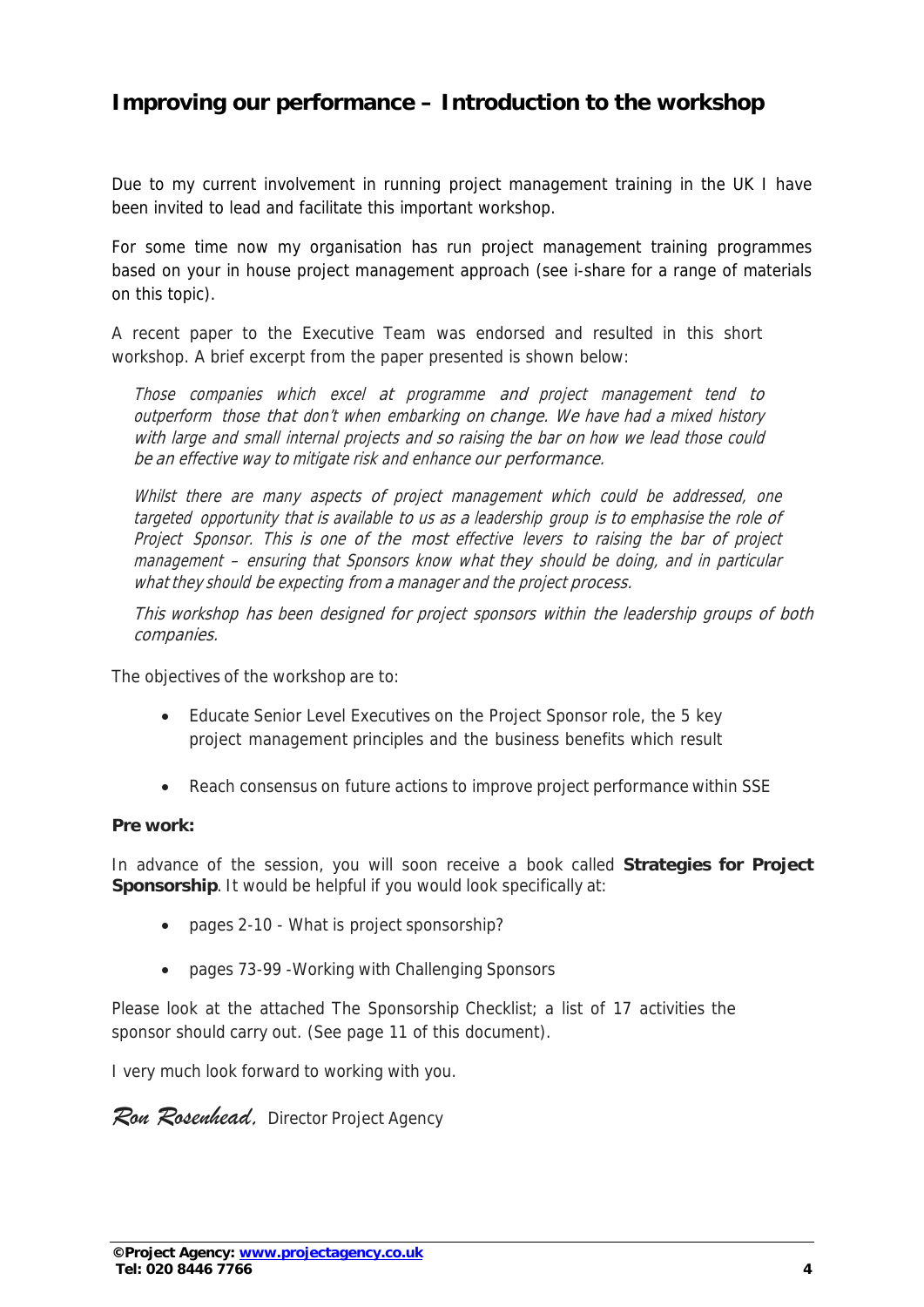#### **Workshop outline**

To optimise use of your time there will be two identical sessions repeated (am) and (pm) on 29 May. Session 1 will be from 0830 until 1200 and Session 2 will be from 1330 – 1700.

Please see below an outline of the session. Our intention is to give you an opportunity to find out about the latest thinking on project sponsorship through a range of inputs and discussions. However, we also want this to be time of personal and company reflection – which includes looking at possible implementation within the company.

Course materials will be supplied including PowerPoint slides.

#### **Outline content:**

| <b>Introductions</b>                        | To the workshop and workshop leader                                                                                |  |  |  |
|---------------------------------------------|--------------------------------------------------------------------------------------------------------------------|--|--|--|
| <b>Big stats</b>                            | Some up to date research which points to a clear link between project<br>success and active project sponsorship    |  |  |  |
| So, what does the<br>sponsor do?            | You will be able to compare your behaviour with the standard 17<br>key activities in this document                 |  |  |  |
| <b>Measuring success</b><br>in the company. | A review of the statistics from 13 project management courses run by<br>Project Agency.                            |  |  |  |
| How can we<br>improve?                      | $\mathbf{L}$<br>By sponsors ensuring that 5 key principles of project<br>management are evident in future projects |  |  |  |
|                                             | П.<br>Developing the company project maturity level                                                                |  |  |  |
|                                             | III.<br>Further developing the project management<br>architecture for the business                                 |  |  |  |
| How are sponsors<br>chosen?                 | Do you need some criteria for selecting future sponsors - and<br>project managers?                                 |  |  |  |
| <b>Next steps</b>                           | To decide on the next steps to take to move project<br>management and project sponsorship forward.                 |  |  |  |
| <b>Conclusion of</b><br>workshop            |                                                                                                                    |  |  |  |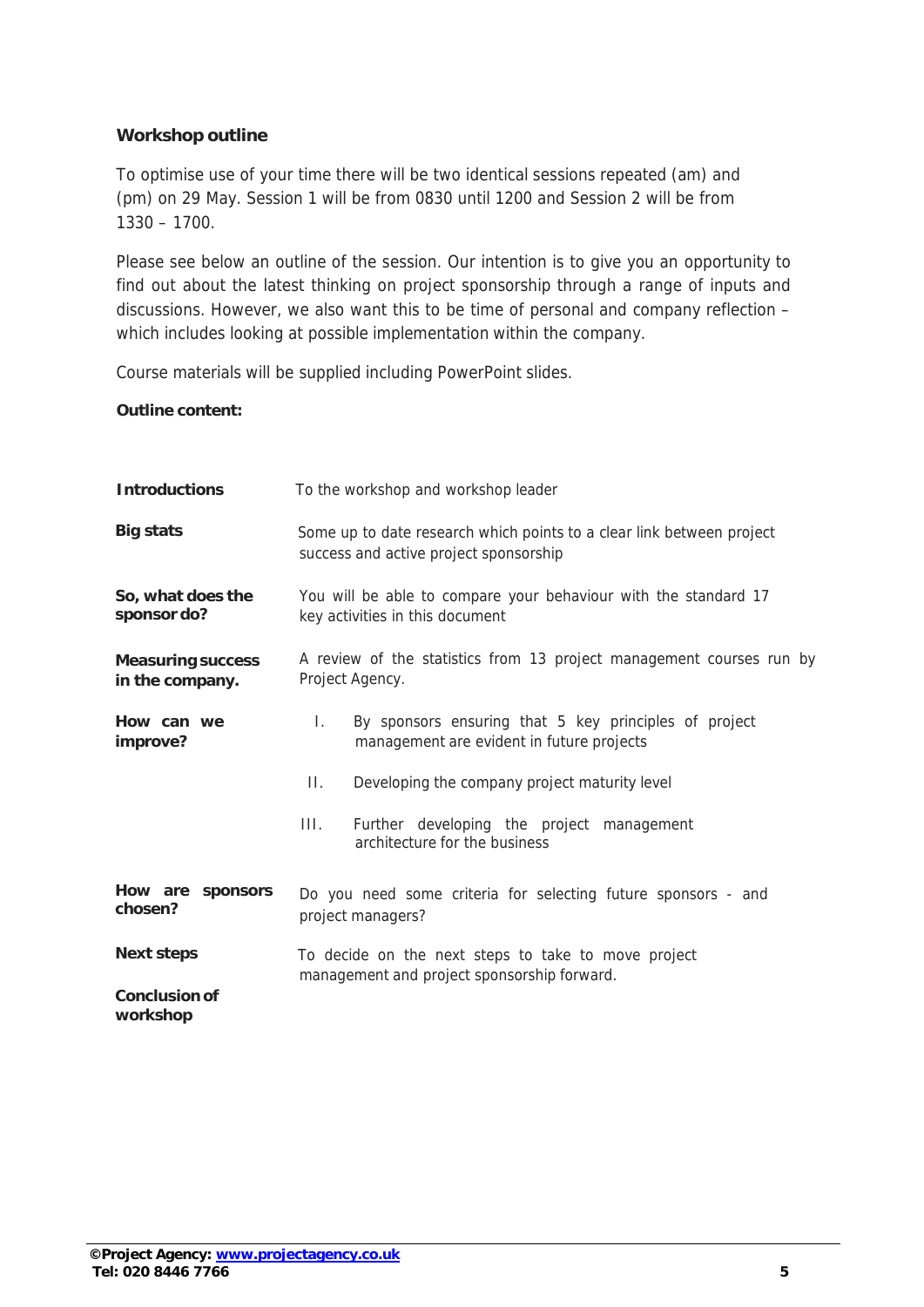#### **Event 2:**

This is a leading University in the UK. Senior managers were leading major changes and it was identified they needed some support in doing this. A programme called Supporting Positive Change was designed, and included a module on project management.

The module was designed to include elements of the in house project management approach alongside their role as project sponsors.

I worked with the in house management development team to design and develop a specific programme for project sponsors. This included a link back to some of the managing change principles included in other modules. We built into the design periods where individuals could spend time working on their own projects.

Pages 7 - 11 describe the joining instructions that were given to each participant prioer to the start of their workshop.

"29% of projects that failed were due to inadequate sponsor support" Pulse of the Profession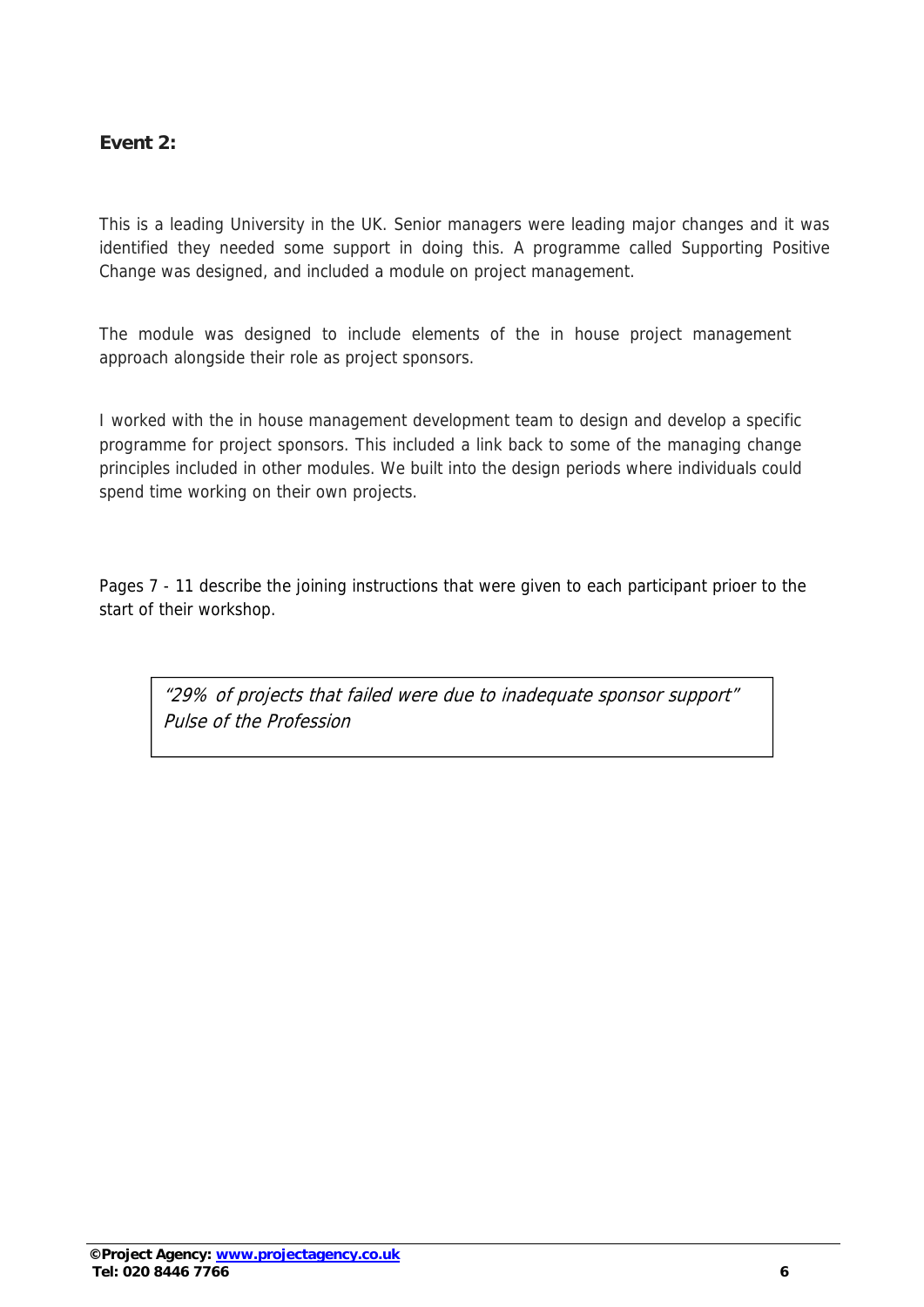## **Supporting Positive Change**

#### To: All Workshop Participants

I am looking forward to working with you to further develop your Project Management skills and to discuss application to current and future projects. The attached paperwork describes the content of the one day workshop.

The day will cover a range of topics including what is in the 1 day project management course. It would also be helpful if you would read before the event the following documents:

- Project Management Screw up 5: We didn't have the right sponsorship www.projectagency.co.uk/word/projectsponsorship.pdf
- Page 10 the University approach to project management
- What does the project sponsor do? This is an analysis of the role of the project sponsor which we will cover throughout the 1 day workshop. (page 11)

I very much look forward to meeting you to advance project sponsorship and project management within the University.

*Ron Rosenhead*, Director Project Agency

#### **Objectives:**

At the end of the workshop you will:

- understand the need for a consistent approach to project management within the University in order to deliver key change projects
- be clear about your role as a project sponsor and what this involves
- be able to ensure that all those staff engaged in projects are effectively trained and supported
- be able to apply the learning straight away to your own project and share the learning among your colleagues helping to support the change agenda throughout the University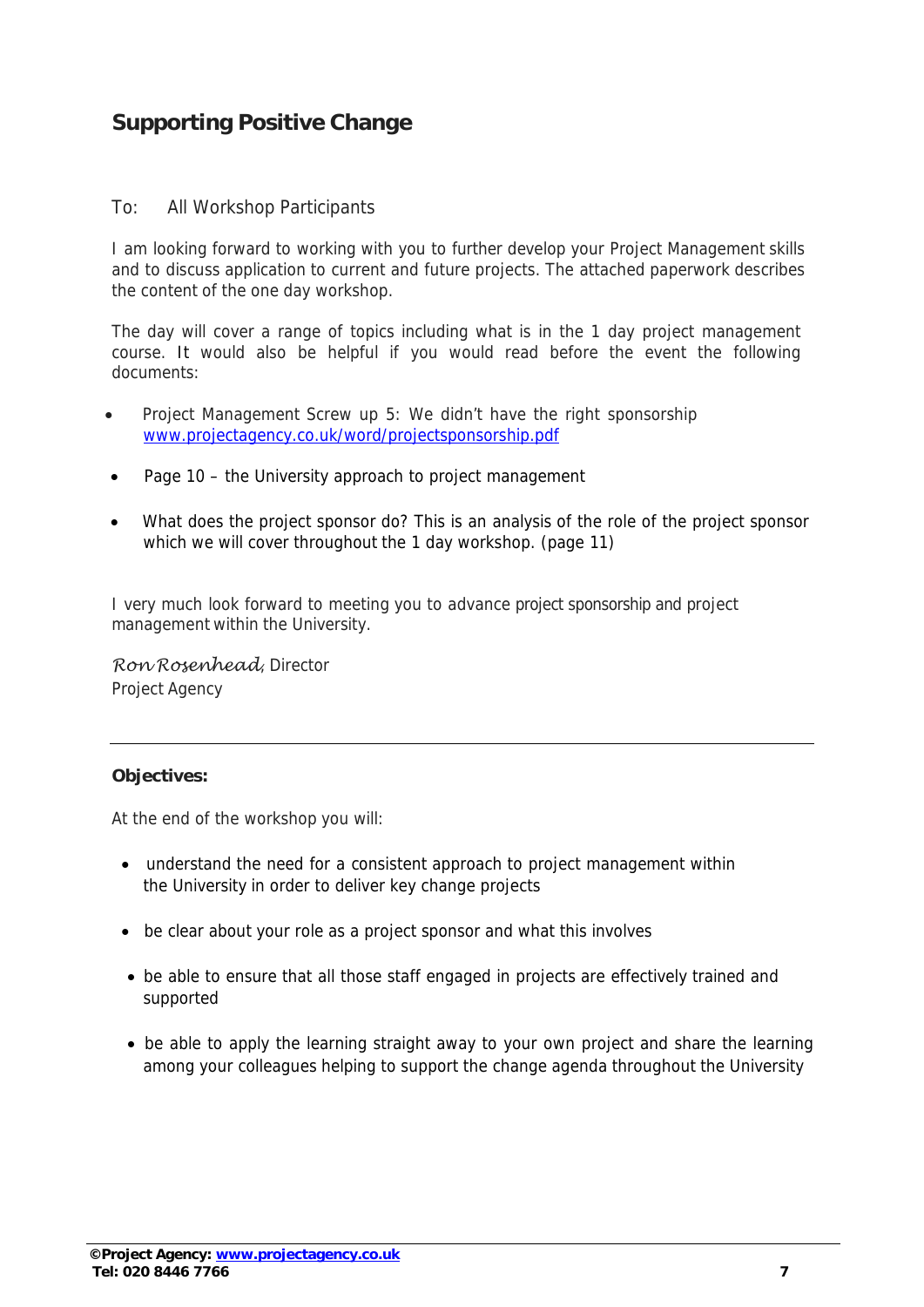#### **Workshop Outline**

We set out below the content of the workshop. Breaks will be taken at convenient times throughout the day.

0930. The morning will cover:

#### **So what are you involved in?**

- A listing activity to show the number of projects people are involved in delivering
- The 5 key principles of project management
- This session will include an overview of project management approach used in the University. It will look at the various stages of delivering a project and the essential role that the project sponsor takes within it.
- Set up Initiation: (why are we doing the project?)
- Set up Definition (what are we doing?)
- Delivery Planning (how are we going to do it?)
- Delivery (monitoring and control)
- Closedown and Review (how did we do?)

Lunch – approximately 1230

The afternoon will start at approximately 1.30 pm and will build on the morning and focus on your role as the project sponsor and what that actually means.

- Big stats -Some up to date research which points to a clear link between project success and active project sponsorship.
- So, what does the sponsor do? We will provide you with a list of 17 key activities the sponsor should be involved with and the impact this would have on University projects.
- Sharing the learning ensuring that learning is passed to others engaged in projects
- How can you identify and share the learning within the University?
- How can you increase the probability of project success?
- How are sponsors chosen within the University? Do you need some criteria for selecting future sponsors (and project managers) within the University?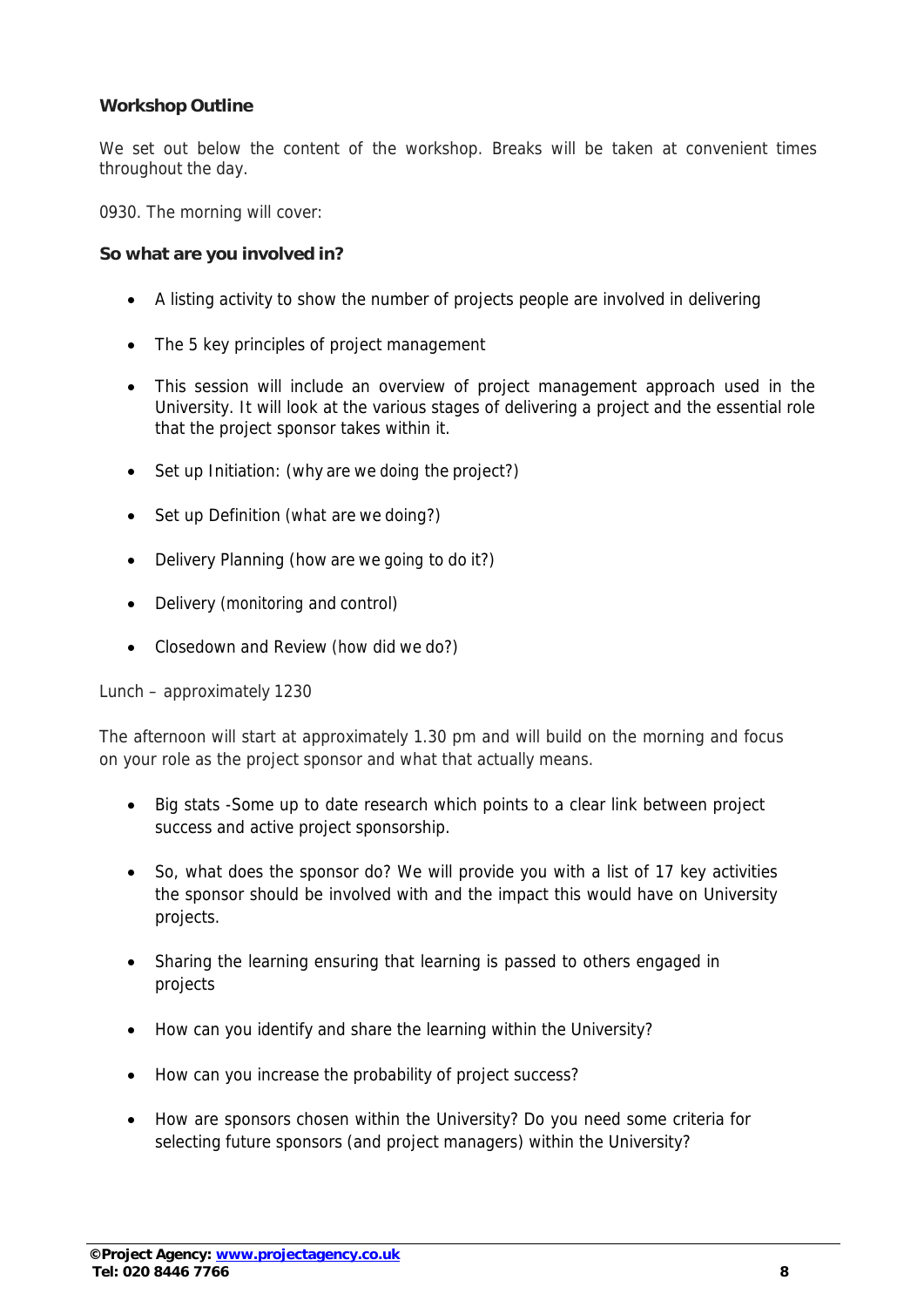#### **PERSONAL PROJECTS:**

There will be an opportunity for you to put the course into action straight away! You will be able spend between one to one and half hours working on your own project. Please do give some thought as to what you intend to work on prior to coming on to the workshop.

The course tutor, Ron Rosenhead will be available to try and support you during this time.

The day will be a mix of:

- $\Box$  individual activities
- $\Box$  case studies
- $\Box$  group work
- $\Box$  discussions

Full course notes will be provided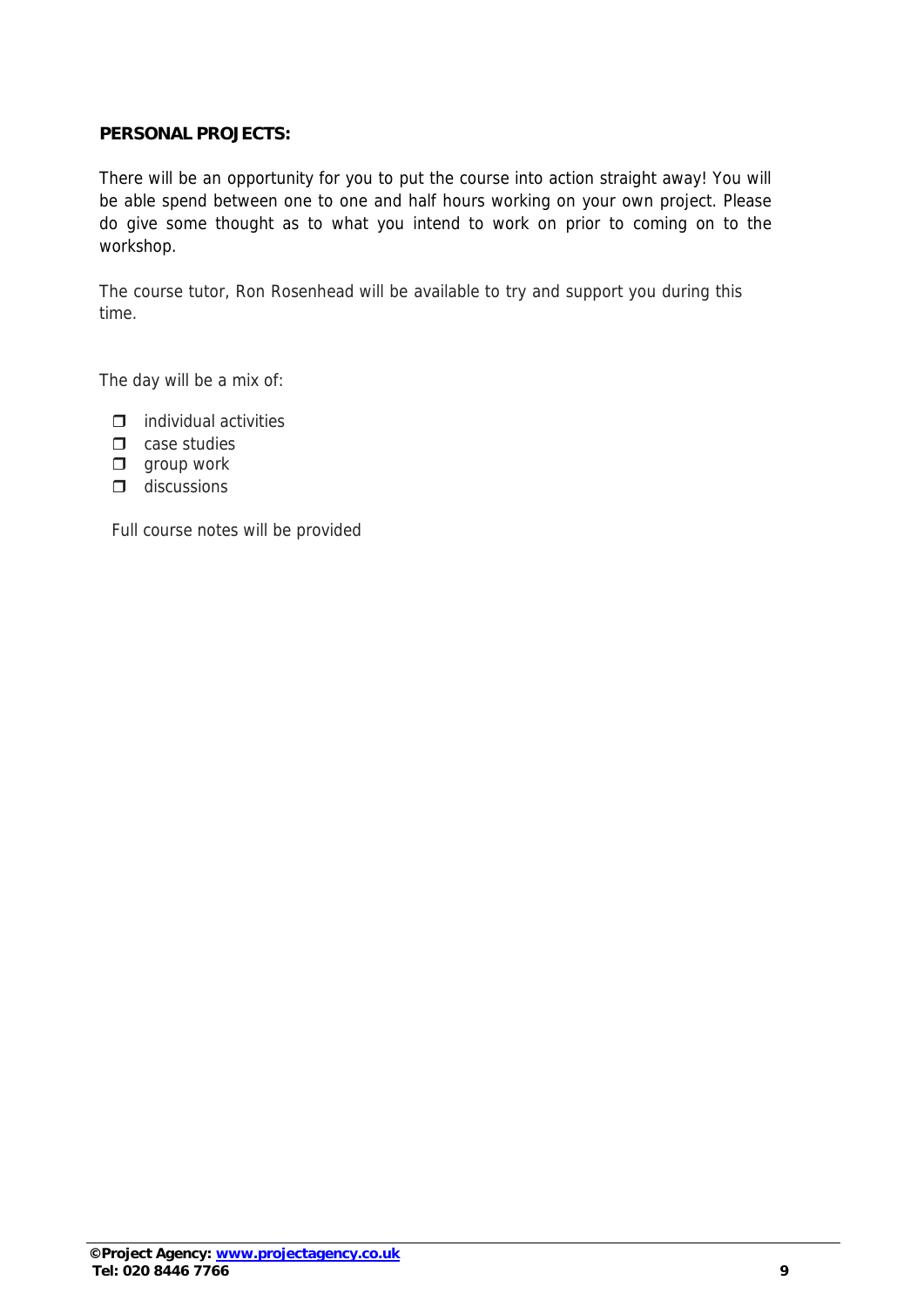Please read the document below. This is the project management approach used by people within the University and should be used by you in your projects

| <b>STAGE 1:</b>                                                                                                                                                                                 | <b>STAGE 2:</b>                                                                                                                                                                                                                                                                                                                                                                                                                                                                           | <b>STAGE 3:</b>                                                                                                                                                                                                                                                                                                                                    | <b>STAGE</b><br>4:                                                                                                                                                                                                                                                                                                      | <b>STAGE</b><br>5:                                                                                                                                                       |
|-------------------------------------------------------------------------------------------------------------------------------------------------------------------------------------------------|-------------------------------------------------------------------------------------------------------------------------------------------------------------------------------------------------------------------------------------------------------------------------------------------------------------------------------------------------------------------------------------------------------------------------------------------------------------------------------------------|----------------------------------------------------------------------------------------------------------------------------------------------------------------------------------------------------------------------------------------------------------------------------------------------------------------------------------------------------|-------------------------------------------------------------------------------------------------------------------------------------------------------------------------------------------------------------------------------------------------------------------------------------------------------------------------|--------------------------------------------------------------------------------------------------------------------------------------------------------------------------|
| <b>SET UP-</b>                                                                                                                                                                                  | <b>SET UP - DEFINITION</b>                                                                                                                                                                                                                                                                                                                                                                                                                                                                | <b>DELIVERY PLANNING</b>                                                                                                                                                                                                                                                                                                                           | <b>DELIVERY</b>                                                                                                                                                                                                                                                                                                         | <b>CLOSEDOWN &amp;</b>                                                                                                                                                   |
| <b>INITIATION</b>                                                                                                                                                                               |                                                                                                                                                                                                                                                                                                                                                                                                                                                                                           |                                                                                                                                                                                                                                                                                                                                                    |                                                                                                                                                                                                                                                                                                                         | <b>REVIEW</b>                                                                                                                                                            |
| <b>Activities</b><br>Write Business<br>case<br>Undertake Initial<br>Risk assessment<br>Identify project<br>$\bullet$<br>benefits and link<br>with overall<br>agenda<br>Project<br>Authorisation | <b>Activities</b><br>Identify who fulfils which<br>$\bullet$<br>roles effectively<br>Identify and manage<br>$\bullet$<br>stakeholders<br>Identify and manage risks -<br>$\bullet$<br>appoint people to manage<br>specific risks<br>Write PID and obtain<br>$\bullet$<br>authorisation<br>Identify what is driving the<br>$\bullet$<br>project quality/cost/time<br>Hold start up workshop(s)<br>$\bullet$<br>Establish monitoring &<br>$\bullet$<br>control processes early in<br>project | <b>Activities</b><br>Create work breakdown<br>$\bullet$<br>structure (or product<br>breakdown structure)<br>Identify dependencies<br>$\bullet$<br>Dev budget estimates<br>and costs<br>Create various charts<br>Gantt, milestone etc<br>Identify resources for<br>project, people, assets,<br>etc.<br>Develop and implement<br>communications plan | <b>Activities</b><br>• Hold progress meetings<br>/ stage review<br>meetings.<br>Manage project issues /<br><b>Risks</b><br>Carry out stakeholder<br>communications<br>Manage changes to the<br>project<br>Report using highlight<br>$\bullet$<br>report<br>Agree, where<br>$\bullet$<br>appropriate tolerance<br>levels | <b>Activities</b><br>Carry out post project<br>$\bullet$<br>evaluation<br>Analyse feedback<br>from lessons learned<br>Celebrate success<br>Formally close the<br>project |
| <b>Documents</b>                                                                                                                                                                                | <b>Documents</b>                                                                                                                                                                                                                                                                                                                                                                                                                                                                          | <b>Documents</b>                                                                                                                                                                                                                                                                                                                                   | <b>Documents</b>                                                                                                                                                                                                                                                                                                        | <b>Documents</b>                                                                                                                                                         |
| Business case<br>form                                                                                                                                                                           | Roles and responsibilities<br>$\bullet$<br>form<br>Risk Log<br>$\bullet$<br>Stakeholder analysis<br>$\bullet$<br>PID<br>$\bullet$<br>Learning log<br>$\bullet$                                                                                                                                                                                                                                                                                                                            | Milestone chart<br>Gantt chart<br>$\bullet$<br>Project Plan<br>$\bullet$<br>Communications plan<br>$\bullet$<br>Learning Log<br>$\bullet$                                                                                                                                                                                                          | <b>Highlight Reports</b><br><b>Issues Log</b><br>$\bullet$<br>Risk Log<br>Change Requests/log<br>Learning Log<br><b>Budget monitoring</b><br>Milestone chart and<br>report                                                                                                                                              | <b>Evaluation report</b><br>Learning Log<br>$\bullet$                                                                                                                    |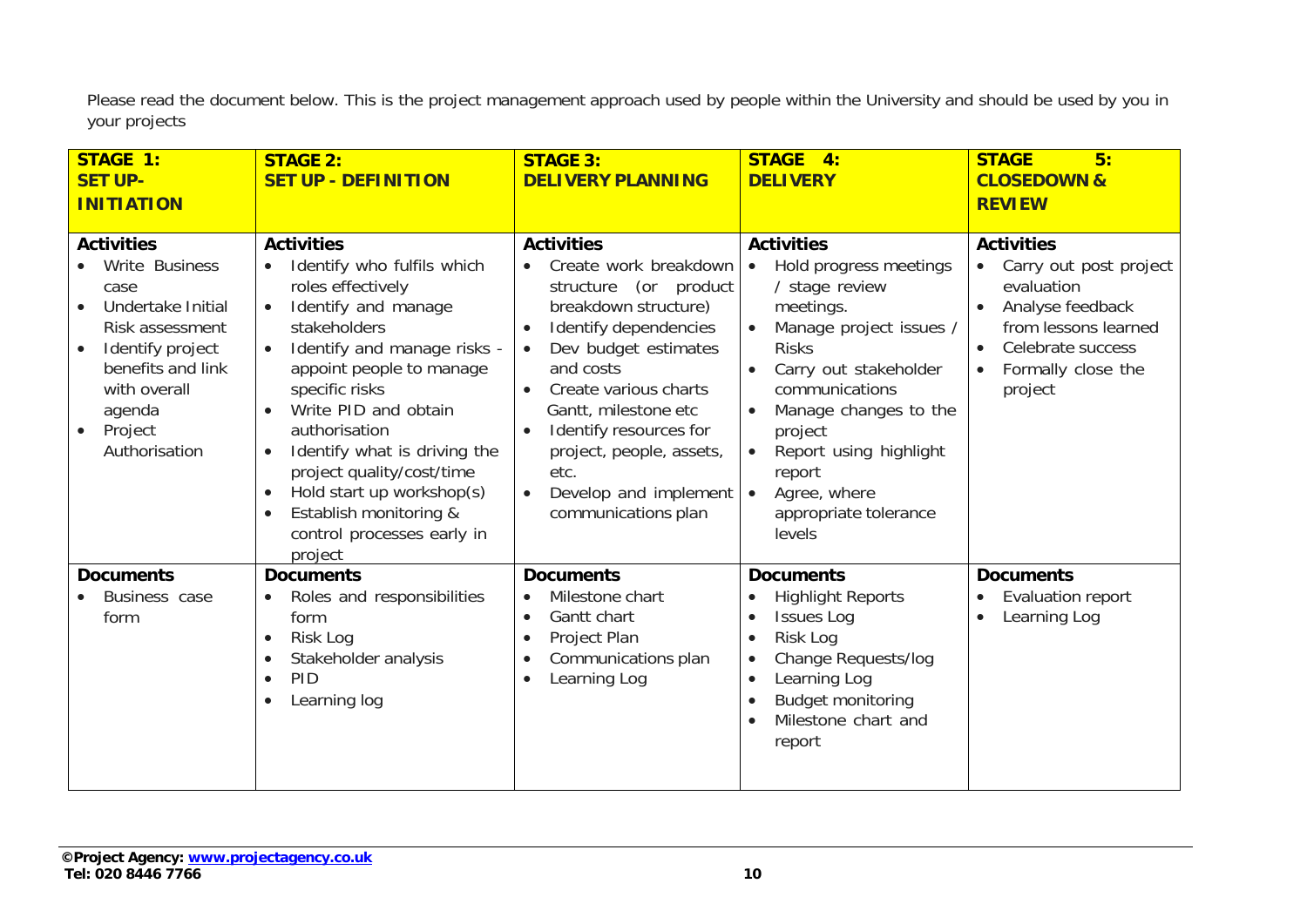#### **The following gives you a list of the key activities needed to be undertaken by the project sponsor.**

- 1. Provides direction and guidance for strategies and initiatives
- 2. Works with the project manager to develop the PID
- 3. Identifies and quantifies business benefits to be achieved by successful implementation of the project
- 4. Makes go/no-go decisions
- 5. Evaluates the project's success upon completion
- 6. Negotiates funding for the project
- 7. Actively participates in the initial project planning
- 8. Reviews and approves changes to plans, priorities, deliverables, schedule, and more
- 9. Identifies project board members if appropriate
- 10. Gains agreement among stakeholders when differences of opinion occur
- 11. Chairs the project board meetings
- 12. Assists the project when required (especially in an out-of-control situation) by exerting organisational authority, and the ability to influence
- 13. Helps resolve inter project boundary issues
- 14. Supports the project manager in conflict resolution
- 15. Advises the project manager of protocols, political issues, and potential sensitivities
- 16. Makes the project visible within the organisation
- 17. Encourages stakeholder involvement and builds and maintains their ongoing commitment through effective communication strategies

**Reprinted from Strategies for Project Sponsorship published by Management Concepts by James, Rosenhead, Taylor. Copyright © 2013 by Management Concepts, Inc. All rights reserved.**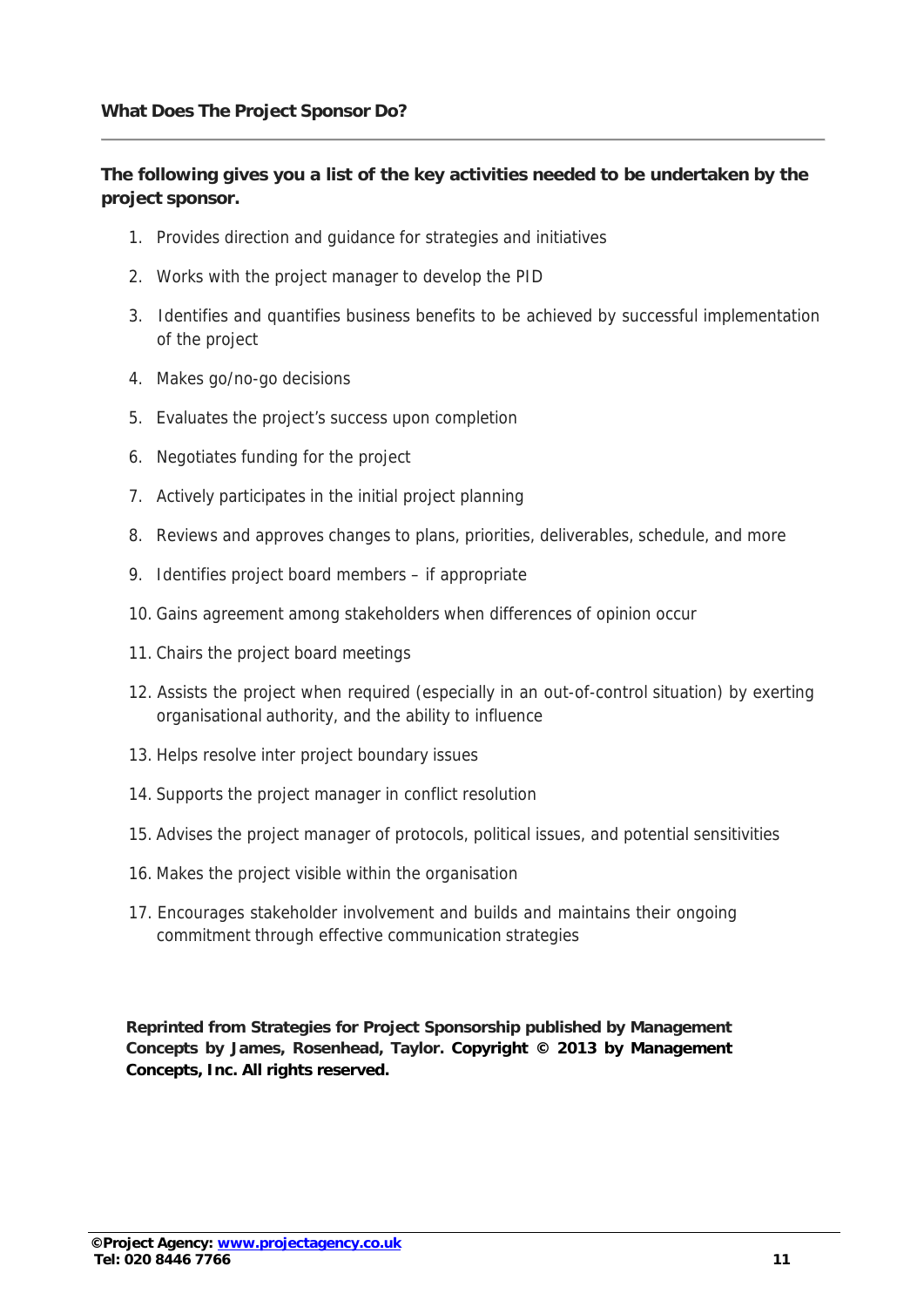## **Event 3:**

This is a large internationally recognised heritage organisation. We worked with this client developing their project management capability working with their project management office, running some Gateway Review courses and advising on their project start up process.

The organisation realised they needed to develop project sponsorship skills (SRO's) and we worked with internal staff to design and deliver a specific programme to meet their needs. Two weeks prior to the event, we needed to do re-design some of the programme as a serious Health & Safety issue arose (as a result of a court case not related to our client) and an internal specialist came

along and addressed this issue which linked well into the sponsor role.

I wrote about project sponsorship training in a project management magazine and Steven Slade, our internal contact said of the training:

"All SRO's (sponsors) should go through some form of training to better understand their role and manage their projects effectively. We have seen a marked improvement in our projects, especially in project governance, since we introduced SRO (sponsor) Training." Steven Slade, Head IMT Programme' English Heritage

Pages 13 – 14 describe the joining instructions that were given to each client person to the start of their workshop.

"Creating a culture that embraces project management and increases the business value it delivers involves having actively engaged executive sponsors on projects and programs." PMI Pulse of the Profession 2015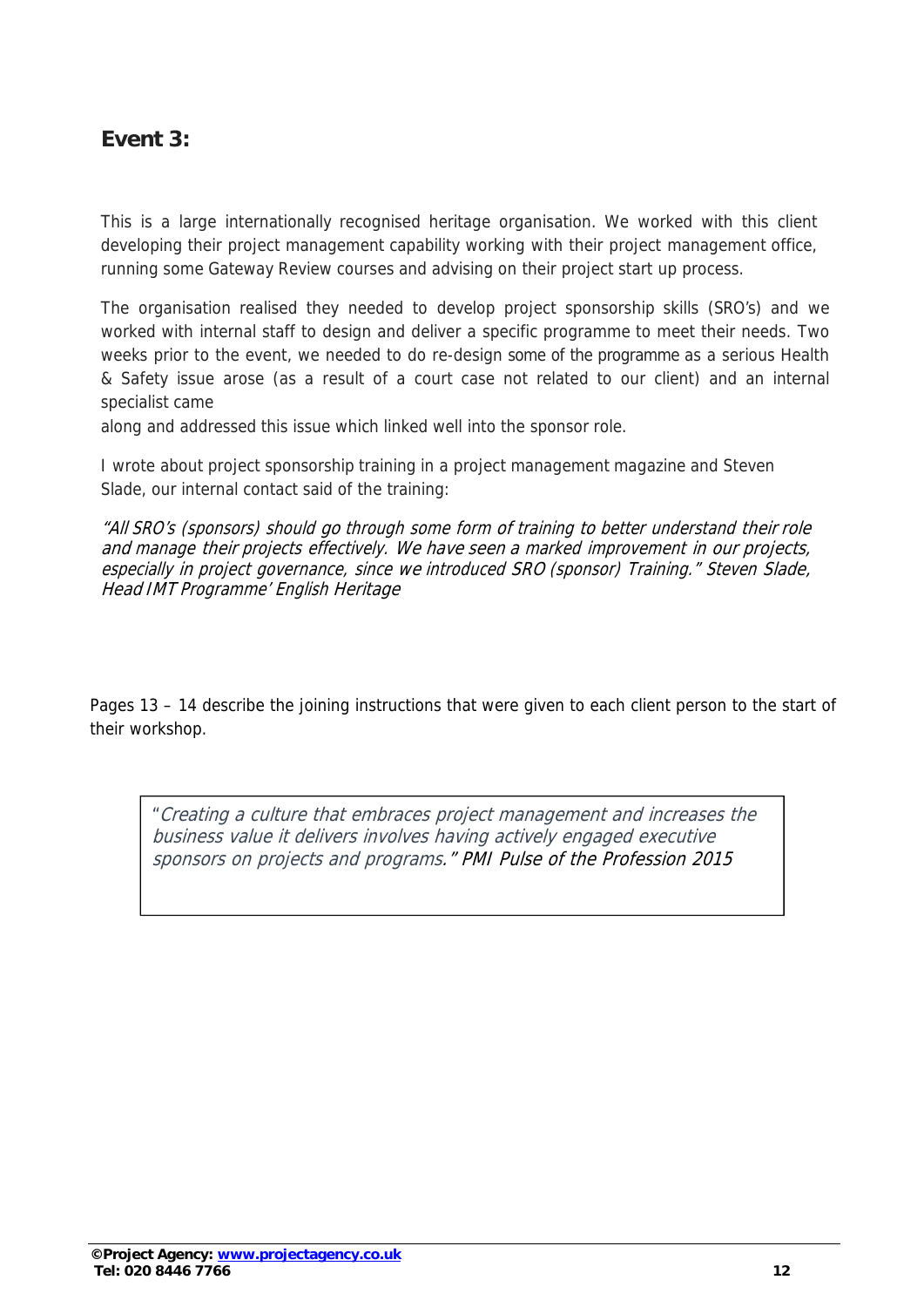### **Project Sponsor's Briefing**

#### **To: All Course Participants**

I am very much looking forward to working with you to develop your skills as a project sponsor. Our aim is to ensure you further develop your exiting skills while developing new ones.

The attached paperwork describes the content of the day. Please do bring it with you. We will start the day at 0930 finishing at 1630 with breaks taken at times to suit the group.

You will find attached a document describing the role and the responsibilities and it would be very helpful if you would read through it prior to coming along to the day and answering the various questions that go with it. It would also be helpful if you would give some thought as to what you want to achieve in attending the day.

Project & programme management has its own language and to make this easier for you we have developed a glossary of project management terms and if you want to download it please go to this link http://bit.ly/NHALLA

I look forward to meeting you to support the advancement of project and programme management within the organisation.

Finally, if you can, please bring along a completed business case from a current project that you are involved in

Ron Rosenhead, Chief Executive, Project Agency

==============================================

**Aim:** To build on and further develop your skills as a project sponsor

**Objectives:** At the end of the course you will be able to:

- 1. Explain the role of the project sponsor and how it impacts on the delivery of key projects and programmes
- 2. Recognise the key project management principles and how they will affect all projects and programmes
- 3. Understand some of the key components of project management (such as management of risk, developing business cases etc.) and recognise that without them, projects will fail to deliver the expected business benefits
- 4. Understand that the changing environmental issues that impact projects

The day will be a mix of tutor input, individual and group activities, alongside time for action planning. Full documentation will be provided.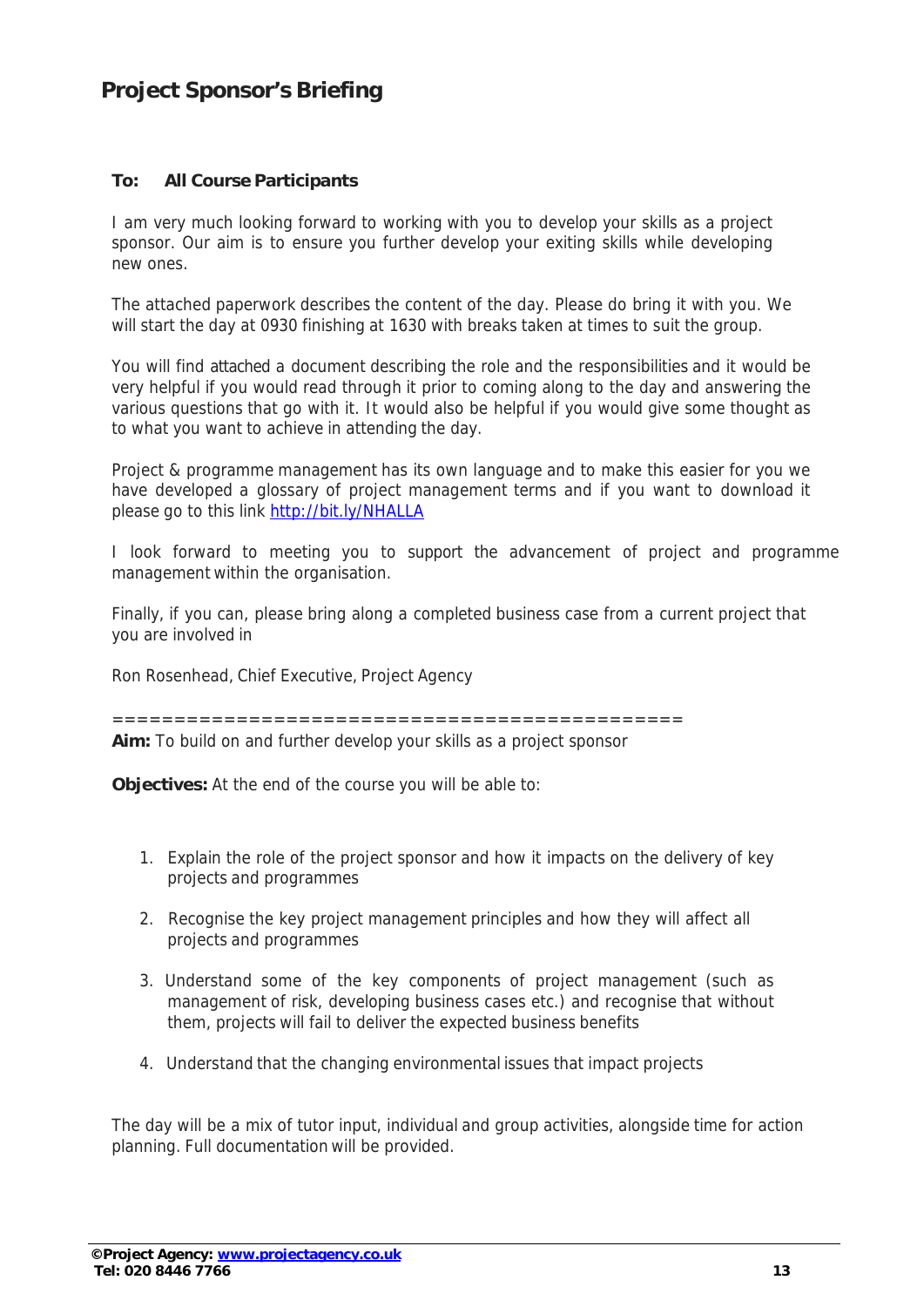#### **Outline course content and approximate timings**

#### **0930** Introduction:

- to the course
- to each other
- to the objectives of the day and what you want to achieve

The 5 principles of project management and your role in ensuring they are carried out (Activity)

Some statistics on project success and project failure and the implications for sponsors

The role of the sponsor – please read the attached document answering the questions attached to it. (Not attached to this document)

Management of risk – Health & Safety a presentation and the link with project sponsorship

Some of the key components of project management:

- Business cases ensuring these are produced and are effective documents
- Business benefits management (Activity)
- Gateway reviews introducing the Gateway Review Course
- 1230 Individual action planning & lunch
- 1330 Project/programme governance how are you doing? (Activity)

The current project management environment in – what it means for projects and programmes

The project management approach – its impact on your role

Testing your skills (Activity)

Project Boards – how effective are they? (Activity)

Identifying and reusing learning – to save time and money

Individual action planning

Review of pilot and next steps

1630 Close